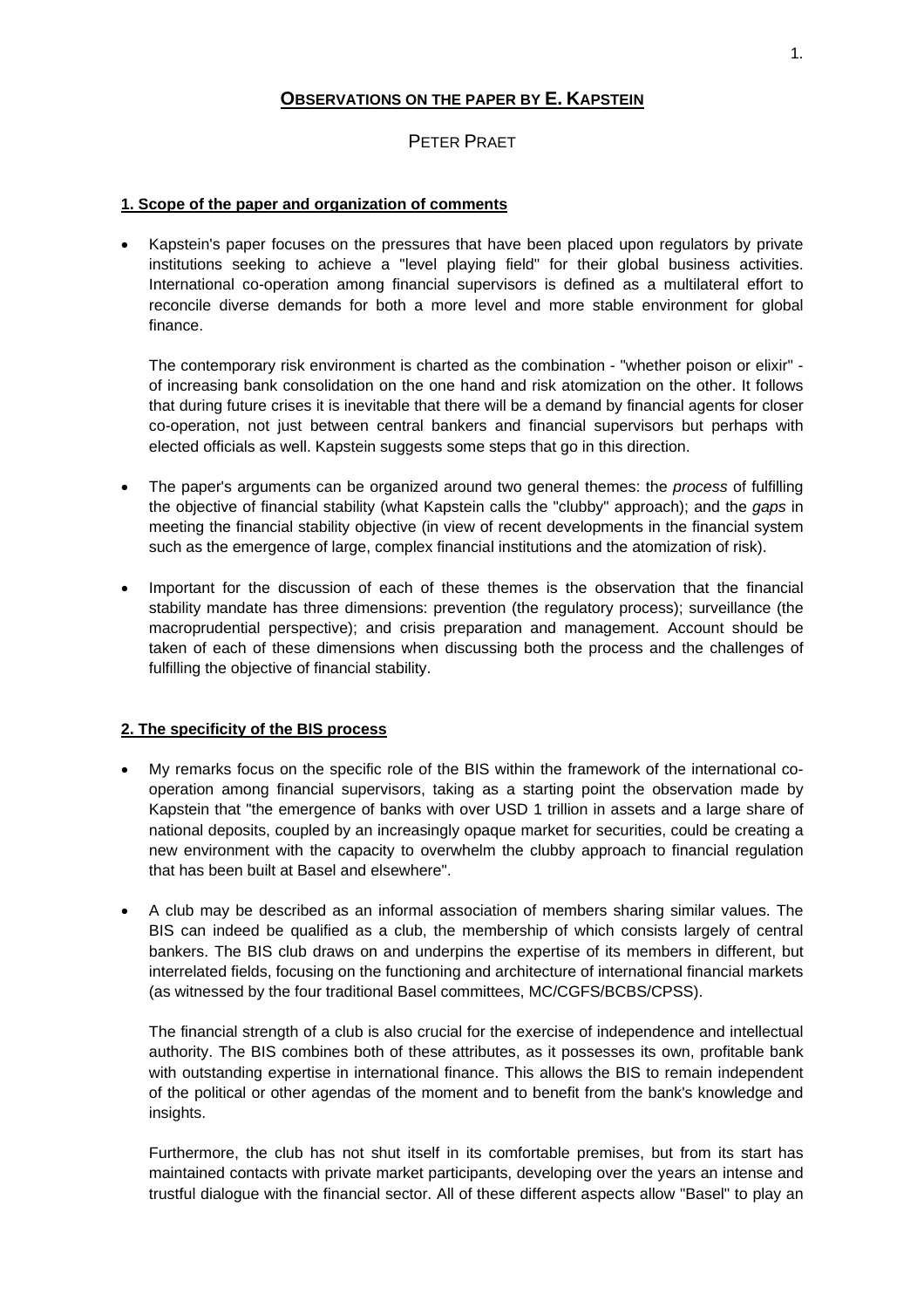important and specific role in the surveillance of the international financial system, covering the overall financial market trends as well as the important market players and infrastructures on which the markets rely.

- Kapstein observes (quoting Robert Rubin), that the globalised financial markets of today's world are not confronted with really globalised authorities. I will not go into the discussion of whether a "universal financial regulator" would be the appropriate answer to recent developments; rather, I would simply point to the fact that a fast and co-ordinated reaction of all the authorities involved is crucial when dealing with a financial crisis. Also in this field, the role of the BIS can hardly be overestimated; the mere fact that the men and women concerned are able to build personal relationships, which can be relied upon in times of crisis, is a major achievement.
- In assessing the Basel process, it would have been useful for Kapstein to take a broader view of the range of activities occurring at the BIS. One of Kapstein's conclusions is that central bankers and financial supervisors must speak more openly about the contemporary risk environment and make clear what it is that they do not know or understand. This type of activity is already occurring at the BIS; through, for example, the focus by the CGFS (and other committees) on developments in financial markets and publication of studies identifying which of the issues are understood and which are not.

### **3. Evolution of the process**

- Contrary to monetary policy, the responsibility for financial stability is shared with other authorities; in particular, supervisors and treasuries. The governance of the process is − unavoidably – complex, and the potential for frictions, both domestic and international, is high, especially given that public money is at stake.
- The "clubby approach" to financial stability described by Kapstein has evolved over time, to fit better with the standards of transparency, accountability, and legitimacy. One of the big successes of the last decennia has been the outreach to financial supervisors, and the concrete results thereof, in particular the Basel I and Basel II agreements.

It is important to make the distinction between central bankers and financial supervisors. Kapstein quotes Bill White as stating that central bankers and financial regulators around the world may have "more in common" with each other than they do "with various parts of their national governments". I believe that this observation is right, but it is equally true that central bankers and regulators have their own, distinct objectives and instruments, which are complementary as well as partly overlapping.

Kapstein highlights the pressures that have been placed upon regulators by private financial institutions wishing to shape regulation to their benefit. Indeed, the contacts between regulators and regulated entities in the context of crisis prevention may go beyond the trustful dialogue that is essential to the surveillance process. It is important to ensure that the mix of prevention and surveillance activities at the same institution does not create confusion regarding the difference in "spirit" of the surveillance and the regulatory dialogues.

The core of the suggestions made by Kapstein relate to building a closer relationship between central banks, financial regulators and elected government officials. Some brief reactions may be useful.

 (i) The politicization of a bailout is not a new phenomenon as such. In the end, the resolution of a financial crisis almost inevitably engages political responsibility and accountability, either because of the use of taxpayers' money or because of the number of affected citizens. This fact of life has led to the full involvement of treasuries in the Financial Stability Forum, and the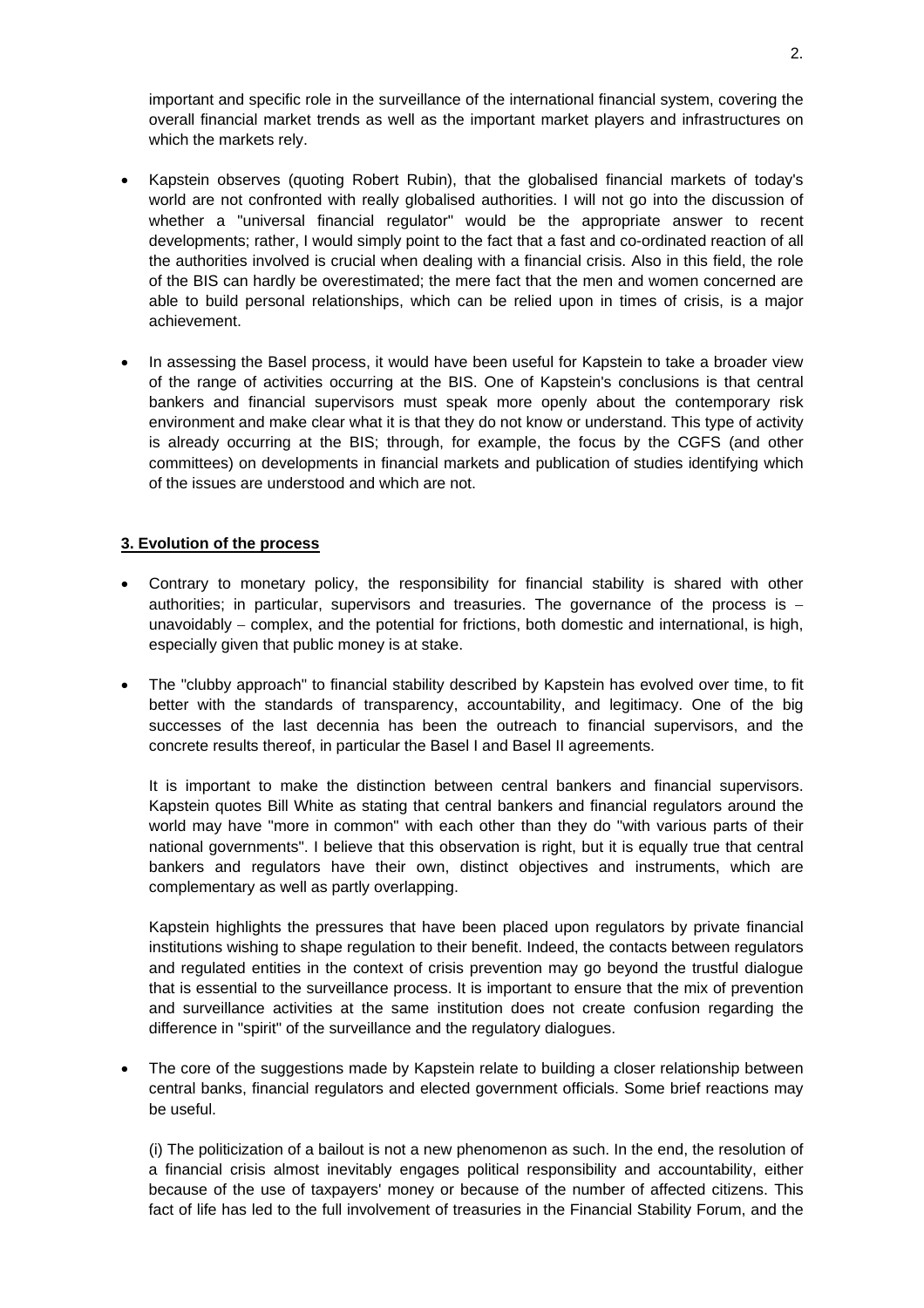recent conclusion, at EU level, of a memorandum of understanding among the three parties concerned.

 (ii) What is new are the amounts that possibly will be involved, and the increasingly crossborder character of financial crises. These are inevitable consequences of the globalisation of markets. Fortunately, we are living today in another world than in 1968, when the word getting around that US Treasury undersecretary Fred Deming was at the BIS was sufficient for bullion traders to speculate that the U.S. was about to sell its gold and to begin a panic in the market. At the same time, market reactions may not have changed that much; therefore, we should take care to preserve the particular qualities and value added of each institution and forum.

• What is striking about the BIS approach, in my view, is the great predominance of substance over process. It is still in the first instance the substantive value added of the outcome of the Basel process which determines its impact. While the evolution of the BIS process demonstrates the capacity to respond to a more formalized environment with multiple stakeholders, it is essential to preserve the virtues of the "club approach"; namely, informality, confidentiality, and importance of substance over process.

#### **4. Gaps in fulfilling the financial stability mandate**

- As Kapstein notes, one of the gaps in financial stability that is emerging in today's financial system is the atomization of risks, via the use by financial institutions of derivatives and other financial products. These risks remain opaque, and the models used to measure them have not yet been tested by a major shock. I would add to this the observation that new instruments of credit risk transfer make it increasingly difficult to track the circulation of risks in the financial system. How to deal with this "tail risk" is a key challenge. Problems are created not only by the opacity of the exposures but also by the fact that many transactions are undertaken with financial institutions such as hedge funds, insurance companies, and securities houses which may not be subject to the same level of regulatory scrutiny as are banks. The absence of a regulatory "level playing field" in this respect may well create an additional threat to financial stability. One of the areas in which the BIS might positively contribute would be further study of the linkages between regulated and non-regulated financial institutions and the degree to which risks that have been transferred off of banks' balance sheets might ultimately return to the banks following a major shock.
- The new financial instruments imply that our financial system has − probably − become more resilient; however, the possible impact of extreme situations may well be greater. These issues are receiving high priority in the BIS Committees. One area of focus is on how to ensure that critical infrastructures can continue to operate under severe stress, such as operational or financial stress, or insolvency. This focus concerns not only infrastructures but also all types of institutions playing a key role in financial markets (e.g., SWIFT and CLS, which provide critical services to many domestic systems). Kapstein rightfully mentions the importance of stress testing exercises. Here, too, work is in progress. Clearly, these issues cannot be addressed in the absence of a close dialogue with government officials.
- Several of the questions raised by Kapstein relate directly to the effectiveness of the Basel accords. With respect to the general issue of the role that the Basel framework plays in safeguarding financial stability, the relevant question to ask is how banking systems would fare in economic downturns *in the absence* of the Basel accords. This type of counterfactual reasoning is difficult, but it is necessary for an accurate assessment of the agreements. The leveling of the playing field among banks achieved by the Basel I accord essentially consisted of raising the capital of the least capitalized banks to levels more consistent with those of the highly capitalized banks. Unless regulatory capital arbitrage was so easy (which is doubtful, since securitization techniques were only initially available to the largest and most well known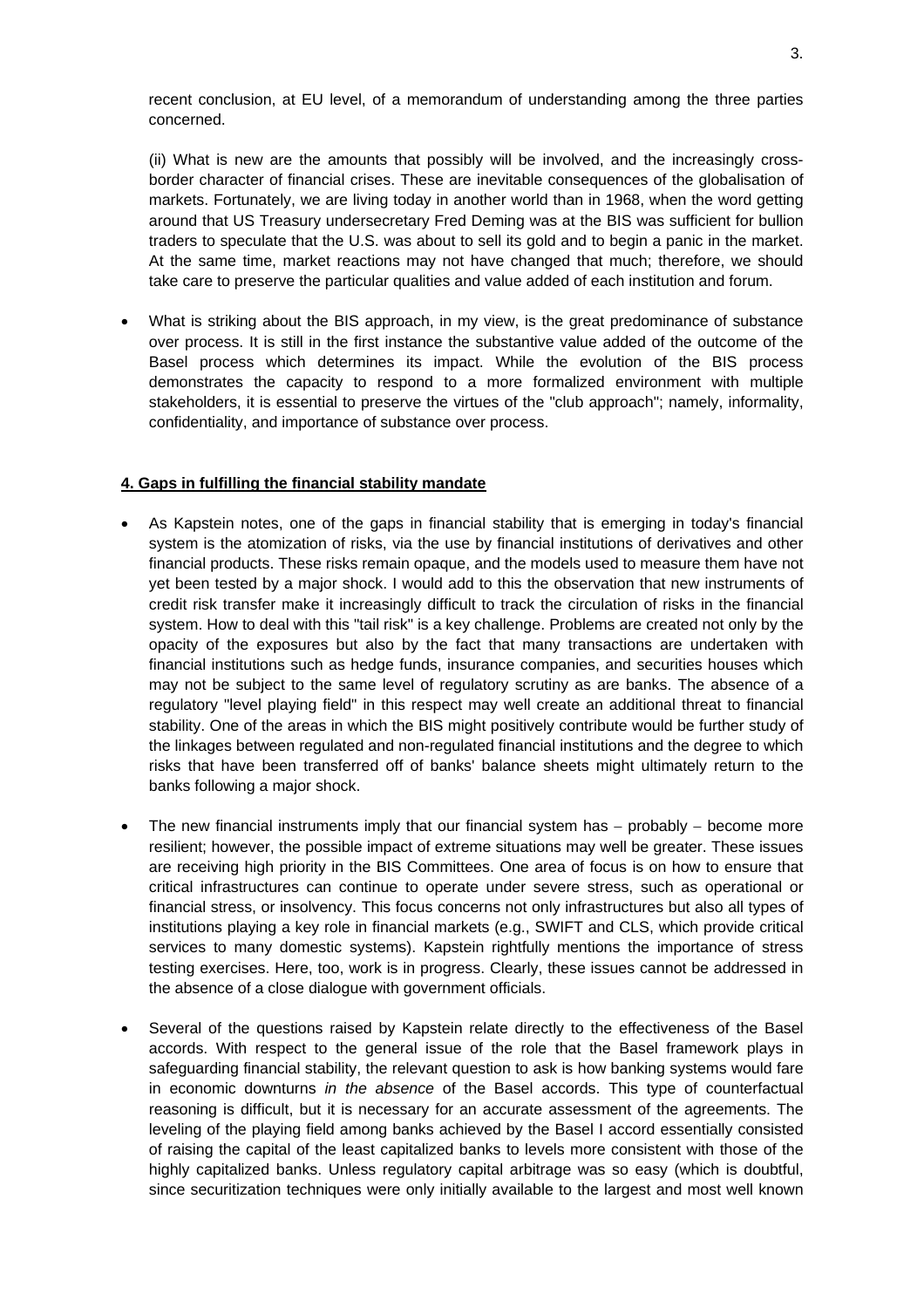banks) and so strong so as to have increased the riskiness of the majority of banks, the overall result must have been a strengthening of banks' balance sheets.

- A specific question raised by Kapstein with respect to the Basel II accord is whether it is "well suited to govern or regulate – in the engineering sense of these terms – the structure of risk" arising from developments such as LCFIs and the atomization of risks. As Kapstein observes, the Basel II accord is aimed at better matching capital to risk. Despite the fact that the original impetus for Basel II may have come from the major New York banks, it is hard to deny that one of the positive effects of the new accord has been to stimulate banks to adopt "best practices" of risk management. Many of the banks that are making the investment in risk measurement and management necessary to enable them to adopt the advanced internal ratings approach of Basel II likely would not have done so at this point had it not been for the accord.
- Kapstein rightfully stresses the fact that the Basel framework is not sufficient for regulating LCFIs. The complexities of these institutions, the range of the activities in which they engage, and the speed at which their risk profiles may change warrant a level of supervision that goes above and beyond the rules specified in the Basel I and II agreements. The need for heightened supervision at LCFIs is also related to the silo approach to risk adopted by the Basel framework. Credit, market, and operational risks are treated separately, with little account taken of linkages or interactions between the different categories of risk. Yet, the broader the range of activities a financial institution undertakes, the more likely it is that the effect of a shock in one area (say, market risk) will be counterbalanced by or feed back into another area (e.g., credit risk). At the same time, it is important to keep in mind that the principal explanation for the silo approach to risk measurement adopted in the Basel framework is that the technology for integrating the measurement of credit, market, and counterparty risks is still at an embryonic stage. To the extent that such technology can be developed and shown to be reliable, it should be integrated into the future Basel framework. Indeed, the topic of integration of risk measurement is currently under study within task forces of the Basel Committee.

While I agree with Kapstein that the Basel framework is not sufficient for regulating LCFIs, I believe that Kapstein's view of the Basel II accord is too narrow. The implicit focus of all of the discussion is on Pillar I. Importantly, Pillars II or III are designed to deal with some of the situations cited by Kapstein to illustrate failings of the accord. For example, while it is true, as Kapstein notes, that the regulatory capital rule specified in Pillar I (which may assign a lower risk weight to mortgage loans than to loans to firms) will be insufficient to control the risk of a consolidated bank which has specialized completely in mortgage lending, Pillar II is designed to specifically address this case. The supervisory review envisioned by Pillar II allows regulators to impose higher capital requirements to cover the risk of excessive concentration in banks' loan portfolios.

 Pillar II also foresees regulators assessing the degree to which instruments of credit risk transfer actually accomplish a transfer of risk off the balance sheet of the institution. Although structured finance instruments allow banks to transfer "tail" risk to other institutions, most of the risk (expected loss) often remains with the bank. Pillar II allows regulators to adjust capital requirements for such circumstances.

 Finally, Pillar III of the Basel II accord is an implicit acknowledgement by regulators of the complexity of regulating modern financial institutions and of the potential value that market discipline can provide, as a complement to regulation.

• The challenges for the Basel II framework are well known. One, as stressed by Kapstein, is to keep regulation as close as possible to rapidly evolving risk management technology. However, this is not Basel III; it is Basel II. The Basel Committee states in the new accord that "The Committee has designed the revised Framework to be a more forward-looking approach to capital adequacy supervision, one that has the capacity to evolve with time. This evolution is